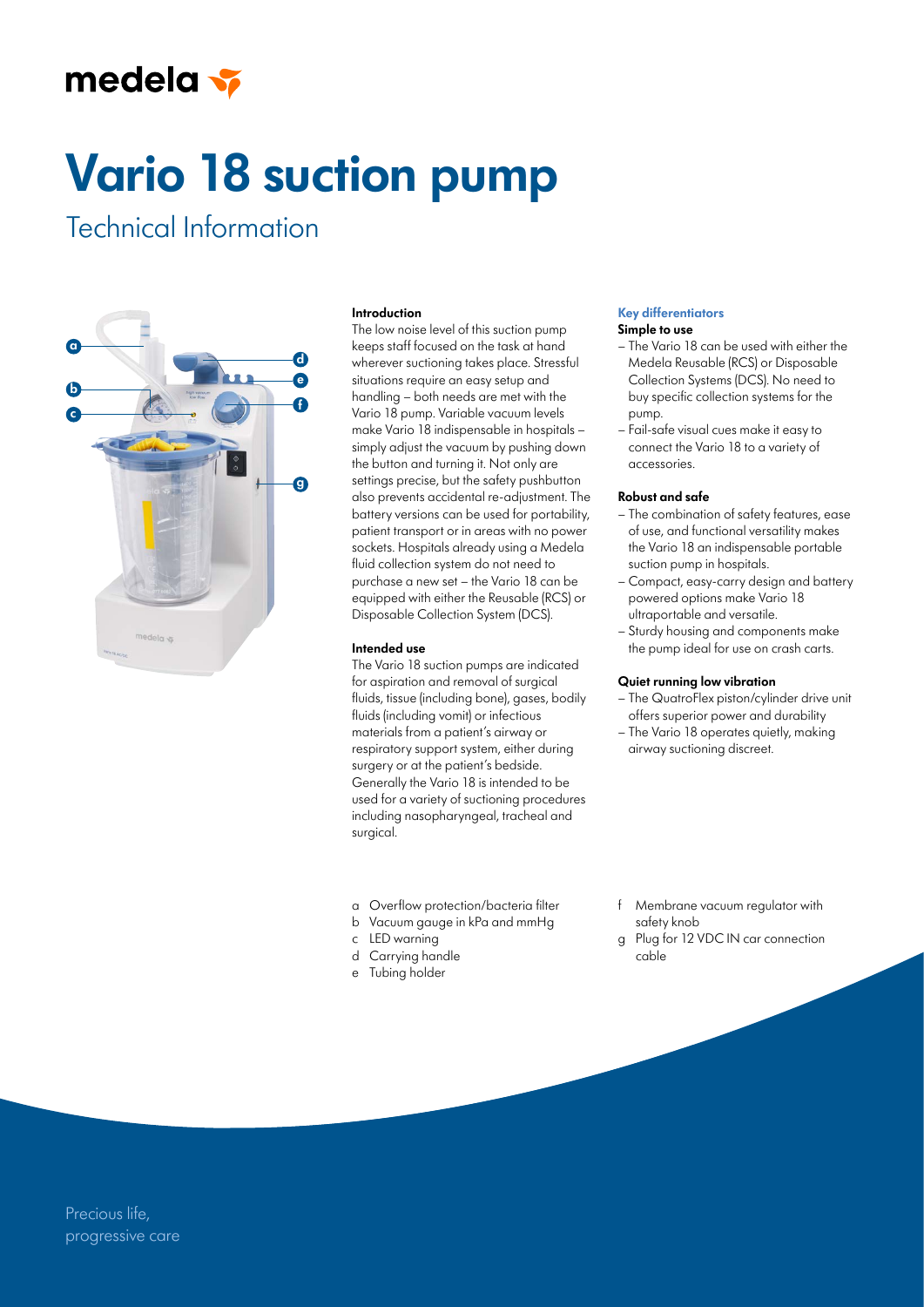| <b>Product codes</b> |                       |                    |             |
|----------------------|-----------------------|--------------------|-------------|
|                      | AC-version            |                    |             |
|                      | 026.2110              | 230-240 V/50Hz     | Euro plug   |
|                      | 026.2112              | 230-240 V/50Hz     | Euro plug   |
|                      | 026.2140              | 230-240 V/50Hz     | UK plug     |
|                      | 026.2150              | 230-240 V/50Hz     | AUS/NZ plug |
|                      | 026.2120              | 100-120 V/60Hz     | US plug     |
| Item numbers         | 026.2160              | 230-240 V/60Hz     | Euro plug   |
|                      | AC/DC-version         |                    |             |
|                      | 026.5110              | 100-240 V/50-60 Hz | Euro plug   |
|                      | 026.5112              | 100-240 V/50-60 Hz | Euro plug   |
|                      | 026.5140              | 100-240 V/50-60 Hz | UK plug     |
|                      | 026.5150              | 100-240 V/50-60 Hz | AUS/NZ plug |
|                      | 026.5120              | 100-240 V/50-60 Hz | US plug     |
| Service manual       | 177.2610 (EN, DE, FR) |                    |             |

| <b>Pump specifications</b>                                 |                                                                                   |  |
|------------------------------------------------------------|-----------------------------------------------------------------------------------|--|
| Max. vacuum [kPa/mmHg]                                     | $-75/-563$ (±10% tolerance)                                                       |  |
| Flow [I/min]                                               | 18 I/min. (±10% tolerance)                                                        |  |
| Dimensions [mm]                                            | 380 x 170 x 285<br>height including filter and 90° coupling piece: 440            |  |
| Weight [kg]                                                | AC<br>3.5<br>4.2<br>AC/DC                                                         |  |
| Drive unit                                                 | QuatroFlex piston/cylinder technology                                             |  |
| Power supply                                               | 230-240V, 50 Hz/230-240V, 60 Hz/120 V, 60 Hz<br>AC<br>AC/DC<br>100-240V, 50-60 Hz |  |
| Power consumption [W]                                      | 90 (70 for 100-120V version AC)<br>AC<br>AC/DC<br>80                              |  |
| Noise level [dB(A)]                                        | 51.2                                                                              |  |
| Vacuum regulator                                           | Membrane                                                                          |  |
| Protection against electric shock                          | Type CF (cardiac floating: max. earth leaking current 10 µA)                      |  |
| Medical Device Classification - According to 93/42/EEC     | Class IIa                                                                         |  |
| Protection against electric shock                          | Class II Equipment                                                                |  |
| Ingress Protection                                         | IP21                                                                              |  |
| <b>Battery</b>                                             | <b>NiMH</b>                                                                       |  |
| Operation from battery (at full charge)                    | 30 minutes                                                                        |  |
| Charging time of battery                                   | 5 hours                                                                           |  |
| Low battery indication                                     | LED and acoustic                                                                  |  |
| Overflow protection                                        | Disposable overflow protection/bacterial filter (5 pcs included)                  |  |
| Warranty [years]                                           | 2; QuatroFlex and battery 6 months                                                |  |
| Operating temperature, relative humidity, pressure         | 5 to 40°C, 15-93%, 70-106 kPa                                                     |  |
| Transport/storage temperature, relative humidity, pressure | $-25$ to $+50^{\circ}$ C, 15-93%, 70-106 kPa                                      |  |
| Made in                                                    | Switzerland                                                                       |  |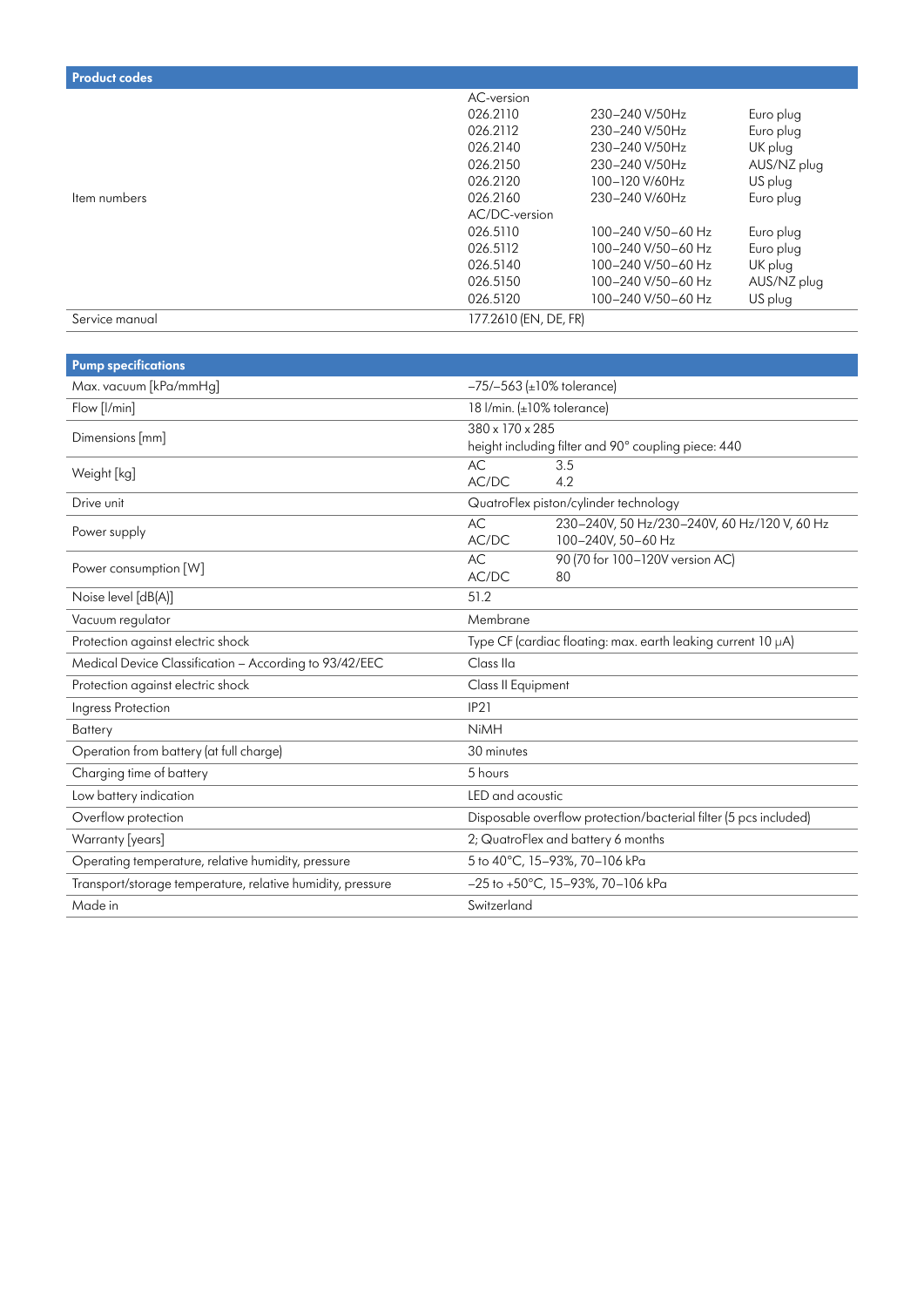| Main compatible accessories          |                    |
|--------------------------------------|--------------------|
| <b>Reusable Collection System</b>    | <b>Item number</b> |
| Reusable 11 set with PSU suction jar | 0770715            |
| Reusable 21 set with PSU suction jar | 0770716            |

| <b>Disposable Collection System</b>           | <b>Item number</b> |
|-----------------------------------------------|--------------------|
| Adapter for Vario                             | 077.0105           |
| Suction jar PC, 1.51                          | 077.0082           |
| Disposable suction liner 1.51                 | 077.0083           |
| Disposable suction liner 1.51 with solidifier | 077.0084           |

| <b>Filters (selection of range)</b>                                                | <b>Item number</b> |
|------------------------------------------------------------------------------------|--------------------|
| Vario disposable filter set                                                        | 077.0834           |
| Disposable overflow protection/bacteria filter with Medela connections             | 077.0571           |
| Disposable overflow protection/bacteria filter with Medela and conical connections | 077.0577           |
| Disposable virus filter with overflow protection with Medela connections           | 101035263          |
| Disposable virus filter with overflow protection with conical connections          | 101035264          |

| Tubing, silicone                                                                 | <b>Item number</b> |
|----------------------------------------------------------------------------------|--------------------|
| Silicone tubing $\varnothing$ 7x12 mm, without coupling pieces 1 m               | 077.0901           |
| Silicone tubing $\varnothing$ 7x12 mm, without coupling pieces, 2 m              | 077.0902           |
| Silicone tubing $\varnothing$ 7x12 mm with 1 coupling piece, 60 cm               | 077.0912           |
| Silicone tubing $\varnothing$ 7x12 mm with 1 coupling piece, 100 cm              | 077.0913           |
| Silicone tubing $\varnothing$ 7x12 mm with 2 coupling pieces, 30 cm              | 077.0921           |
| Silicone tubing $\varnothing$ 7x12 mm with 2 coupling pieces, 60 cm              | 077.0922           |
| Silicone tubing Ø 7x12 mm, 25 cm, with 1 coupling piece and 1 coupling piece 90° | 077.0931           |

| Tubing, disposable                                                                        | <b>Item</b> number |
|-------------------------------------------------------------------------------------------|--------------------|
| Disposable (PVC) tubing, 180 cm, with fingertip, sterile                                  | 0770951            |
| PVC tubing $\varnothing$ 12.7x18 mm, 200 cm for patient connection $\varnothing$ 10–14 mm | 077.0963           |
| Disposable PVC tubing, 150 cm CH25, sterile                                               | 077.0965           |

| <b>Optional</b>                                                                 | <b>Item number</b> |
|---------------------------------------------------------------------------------|--------------------|
| Clampholder, plastic                                                            | 077.0521           |
| Wall bracket, single                                                            | 077.0523           |
| Vario rail holder 10x25 mm                                                      | 077.0821           |
| Vario universal holder                                                          | 077.0823           |
| Vario carrying bag                                                              | 077.0831           |
| Car connection cable for Vario 12V DC                                           | 077.0832           |
| Disposable specimen cup, $\varnothing$ 6–10 mm (for reusable collection system) | 077.0562           |
| Disposable specimen cup for disposable collection system                        | 077.0094           |

CAUTION: Federal law restricts this device so sale by or on the order of a health professional.